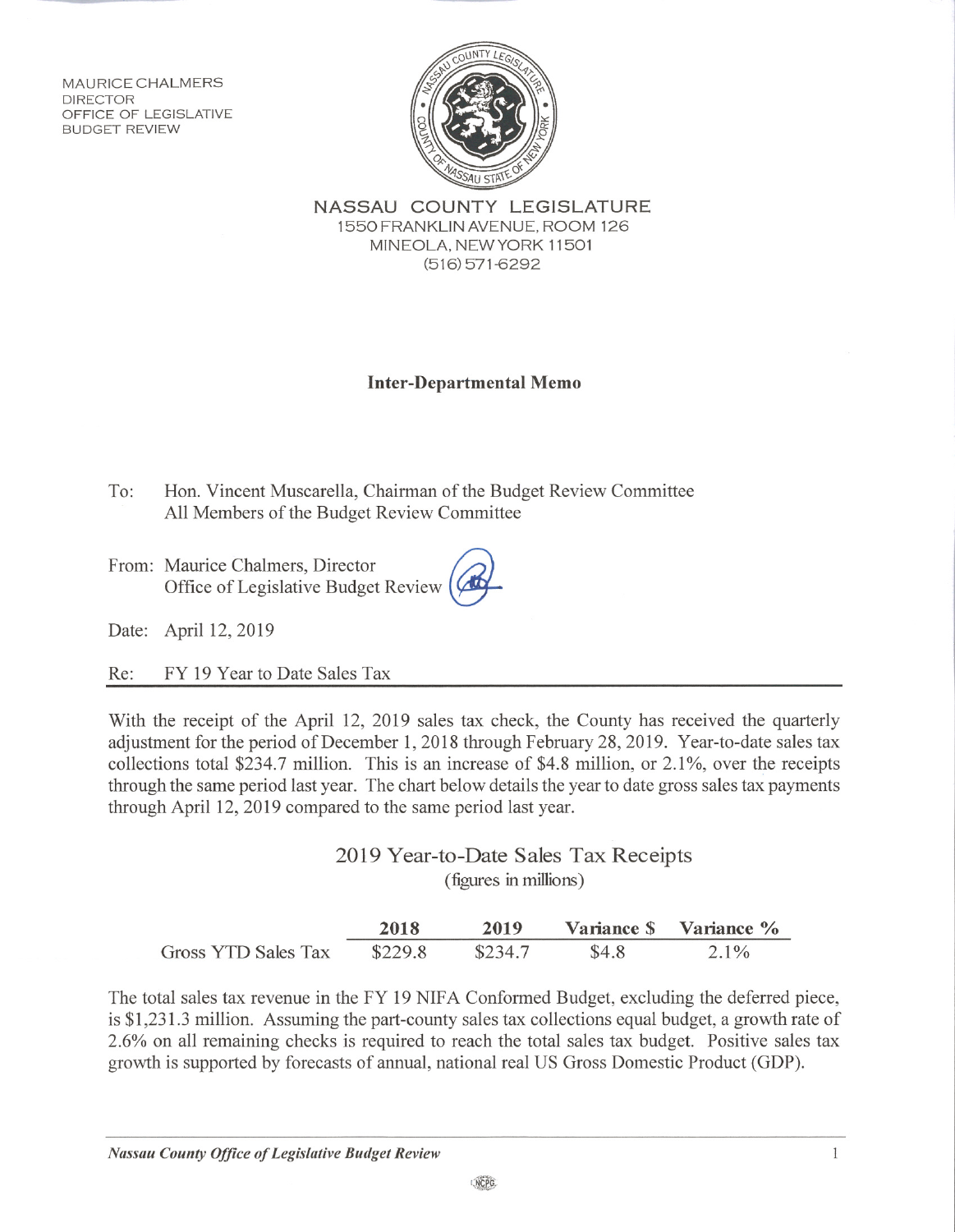A survey of current 2019 economic forecasts reveals that throughout the US, economic growth is expected to average 2.2%. The chart below illustrates the forecast for real US GDP growth rates.

|                             | 2019    | 2020    |
|-----------------------------|---------|---------|
| Fannie Mae                  | 2.2%    | 1.6%    |
| Mortgage Bankers Assn.      | 2.0%    | 1.4%    |
| <b>Federal Reserve Bank</b> | 2.4%    | 2.0%    |
| Average                     | $2.2\%$ | $1.7\%$ |

## **US GDP 2019 and 2020 Forecasts, as of 1st Quarter 2019**

The positive, national forecast growth may not be sufficient to enable sales tax collections to achieve budget. Moreover, the positive economic momentum seen locally also may not be robust enough for County sales tax collections to reach the budgeted amount.

On the local level:

 $\overline{a}$ 

- February 2019 New York State Department of Labor figures show that from an annual perspective, the number of employed residents in Nassau County has grown 1.85%.
- As of February 2019, there was an increase of 0.7% in private sector jobs on Long Island according New York State Department of Labor figures.<sup>1</sup>
- U.S. Bureau of Labor Statistics figures reveal that metropolitan consumer prices rose 1.6% from an annual vantage point in March 2019. Medical care, automobile insurance, alcohol and utility prices were seen as primary drivers of the increase.<sup>2</sup>
- Consumer confidence throughout the New York Metropolitan area increased 7.8% from the March  $2018.<sup>3</sup>$

The Office of Legislative Budget Review had previously mentioned that a significant portion of the FY 19 budget revenue growth is attributable to sales tax growth. It should be noted that the recently passed New York State budget included legislation required for the County to start internet sales tax collections.<sup>4</sup> These additional revenues could compensate for the sluggish economic growth. Absent of the new revenue injection, the FY 19 Budget warrants close monitoring and a possible decrease in the projected amounts.

If you should have any further questions, please let me know.

<sup>1</sup> Winzelberg, David, "Long Island Added 9,400 Private Sector Jobs in the Last Year", LIBN.com, March 21, 2019.

<sup>&</sup>lt;sup>2</sup> Madore, James T., "Consumer Price Index Rises in Metro Area in March Over Year Earlier", Newsday.com, April 10, 2019.

<sup>&</sup>lt;sup>3</sup> "Summary Index of Consumer Sentiment New York State", Siena College Research Institute, March 2019.

<sup>4</sup> Lombardo, David, "Budget Includes New Internet Sales Tax Revenue for Counties", Timesunion.com, March 31, 2019.